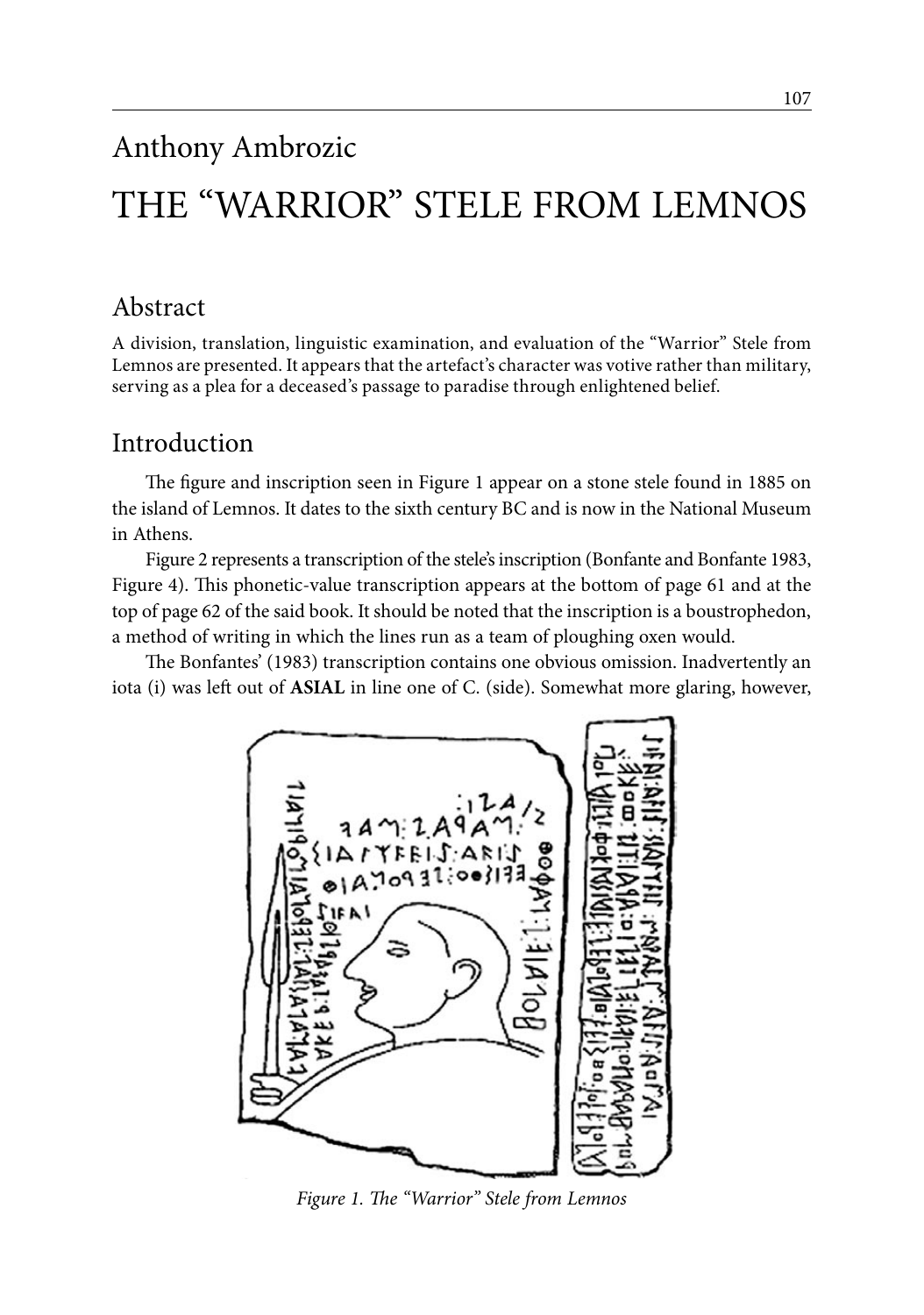is the inconsistency of ascribing the phonetic value of **CH**, rather than **KH**, to the symbol  $\Psi$  in line three of A. (front) and again in line three of C. (side). This is significant because in every other respect, with the exception of the word division and translation, which is the subject matter of this work, the correctness of the Bonfantes' transcription is born out by the translation. But by 1990, seven years later, the Bonfantes also opt for  $KH$  for  $\psi$ . In support of the KH phonetic value, L. Bonfante's (1990) evaluation for  $\Psi$  is reproduced. It appears as the second-last letter on page 16 of her book. As an additional confirmation, a reproduction of Table I (Pešić 2001) follows. Again, this time appearing as the very last symbol,  $\Psi$  is given the phonetic value **KH**.

As a result, **SIALCHVIŚ** in both instances should be read as **SIALKHVIŚ**. Except for the inconsistency regarding the phonetic value of the symbol  $\Psi$  above, it is not the

| A. (tront)  | bolaies naphor istasi                                                                 |
|-------------|---------------------------------------------------------------------------------------|
|             | maraś: mav                                                                            |
|             | sialchveis avis                                                                       |
|             | evistho seronaith                                                                     |
|             | sivai                                                                                 |
| $B.$ (from) | aker tavarišio<br>vanalasial šeronai morinail                                         |
| $C.$ (side) | holaiesi: phokiasale: serosaith evistbo toverona []                                   |
|             | rom: haralio: šivai: eptešio arai tiš phoke<br>šivai aviš sialchviš marašm aviš aomai |

*Figure 2. Transcription of the stele's inscription (Bonfante and Bonfante 1983)*

aim of this paper to otherwise characterize the denomination or affiliation of the stele's alphabet. Until recent times the language of the inscription has been characterized as Etruscoid, whatever broad spectrum that may entail. Bonfante and Bonfante (1983, 1990) do, however, admit that, although there are a number of striking similarities, the inscription cannot be called Etruscan. They state that the alphabet is derived from the Chalcidian (actually Euboean (*sic*)). That having been said, however, the linguistic denomination of the language catalyst employed in the decipherment and translation of the inscription may very well have a significant bearing in determining the alphabet's antecedents and likely routes of dissemination.

In support of the conclusion of Bonfante and Bonfante (1983, 1990) that the inscription is not Etruscan, an examination of its morphology lends a ready answer:

- **1.** The frequency of the vowel O, which seldom appears in Etruscan inscriptions.
- **2.** The use of the 2nd prs. sing. pres. in **HOLAIEŚ** (twice) and **MARAŚ** (twice).
- **3.** The use of the p.t. and the p.p. in **SIAL** (twice), **ASIAL** (twice), and **HARAL**.
- **4.** The use of **NAI** (three times) as a conjunctive introducer, twice of a verb in the optative mood, to wit, **SIVAI** in line five of A. (front) and of **MORI** in line two of B. (front).
- **5.** The use of pers. prns. **TH** (twice) and **M** (once) for emphasis.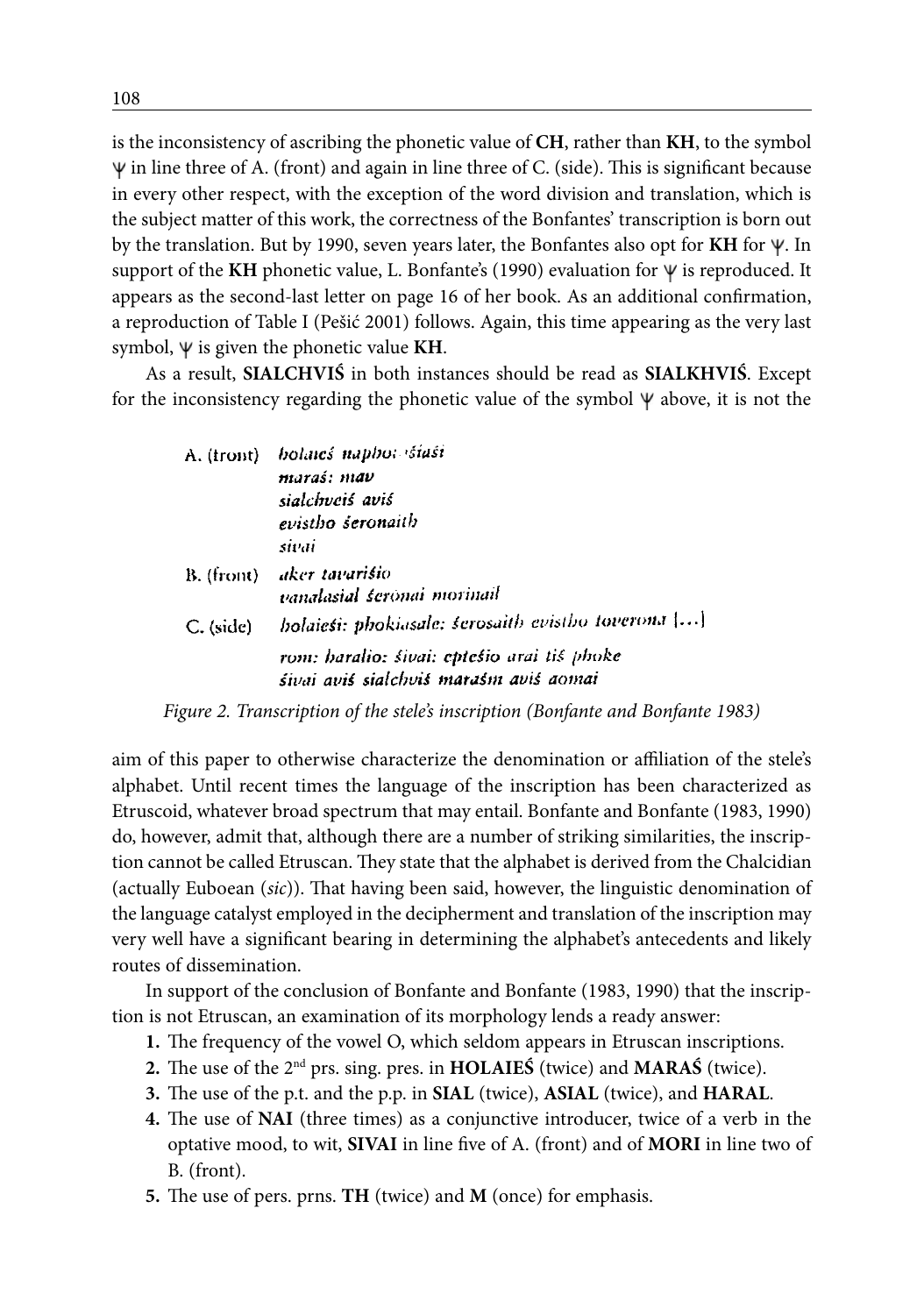Each of the above features, on the other hand, is an integral part of Slavic morphology and, more specifically, that of the Slovene, as becomes manifestly evident from the division and translation that follows.

Here we find parallelism to the five Early-Thracian inscriptions deciphered and translated by Ambrozic (2002). Indeed, the toponymy of the island of Lemnos also confirms it. The island is located in the Thracian Sea, only twenty-five miles south of Samothrace. Place names like Mirina (*peacefulness*), Moudros(t) Bay (*azureness*), and **KAMINIA** (*stony place*), where the stele was found in 1885, attest to its Thracian origin.

| Model alphabet   | Archaic<br>inscriptions<br>(7th-5th century BC) | Later inscriptions<br>(4th-1st century BC) | Transcriptions<br>and phonetic<br>values |
|------------------|-------------------------------------------------|--------------------------------------------|------------------------------------------|
| A                | A                                               | А                                          | a                                        |
|                  |                                                 |                                            | (b)                                      |
| ४<br>१           | ⟩                                               |                                            | $c (= k)$                                |
|                  |                                                 |                                            | $\langle d \rangle$                      |
| <b>C ヨ コ エ 目</b> |                                                 | 1                                          | Ċ                                        |
|                  |                                                 | 1                                          | v                                        |
|                  | ヨコエロ                                            | 1 <sub>L</sub>                             | $z (=ts)$                                |
|                  |                                                 | BØ                                         | h                                        |
| ⊗                | ⊗O                                              | <u>၀၀</u>                                  | $0 (= th)$                               |
| $\mathbf{I}$     | $\mathbf{I}$                                    | I                                          | j                                        |
| $\lambda$        | $\lambda$                                       |                                            | k                                        |
|                  | $\overline{\mathcal{A}}$                        | J                                          | $\mathbf{I}$                             |
|                  |                                                 | m                                          | 111                                      |
|                  | y                                               | n                                          | Ħ                                        |
|                  |                                                 |                                            | (s)                                      |
|                  |                                                 |                                            | (o)                                      |
|                  | 1                                               |                                            | Þ                                        |
|                  |                                                 | M                                          | ś                                        |
|                  |                                                 |                                            | q                                        |
|                  | コウマント                                           |                                            | ۳                                        |
|                  |                                                 | ०<br>१                                     | \$                                       |
|                  |                                                 | tr                                         | t                                        |
|                  | Y                                               | V                                          | u                                        |
|                  | Χ<br>φ                                          |                                            | š                                        |
|                  |                                                 |                                            | $\phi (= ph)$                            |
| イベイスト クロロロクスキン   | Y                                               | $\frac{\Theta}{\mathbf{r}}$                | $\chi$ (= kh)                            |
|                  | (88)                                            | 8                                          | f                                        |

*Table 1. Phonetic value of signs (L. Bonfante 1990)*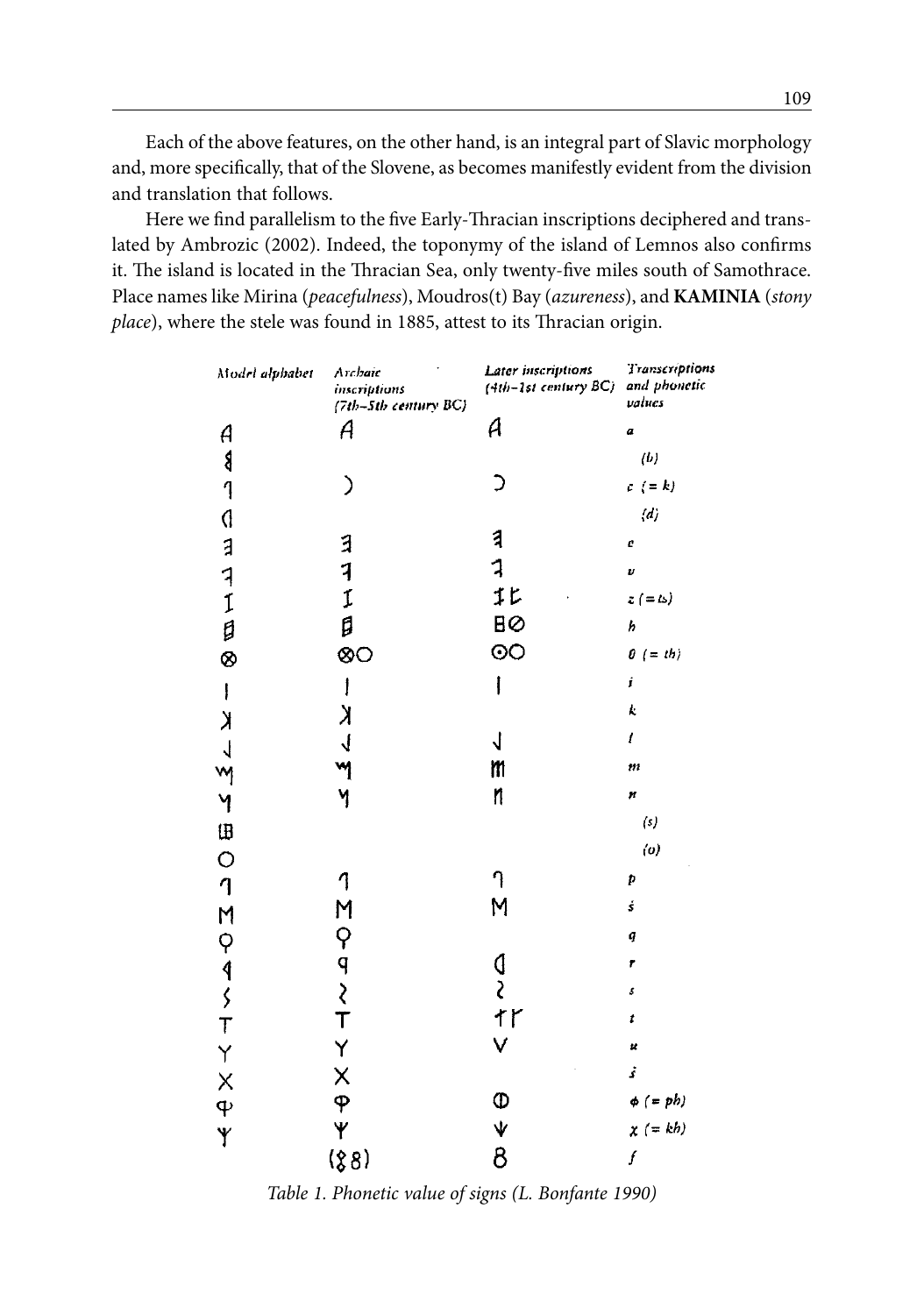Except for the very last word **OMAI**, which is Bulgarian, the catalyst in translation will be the Slovene language, both dialectal and literary. One should also at all times keep in mind the logistical handicaps that ancient inscribers faced. With no guidelines to go by, they often overcame them by ingenious adaptations. Some such peculiarities, such as the omission of the U-sound at the end of participles, will be pointed out as they arise.

*Table 2. Reproduction of Table I from Vinčansko Pismo (Pešić 2001).*

Another phenomenon is betatism. We also often encounter akanje (*akanye*), which is a tendency to substitute an A-sound for a short O, or other vowels on occasion. Also occurring frequently is the bare E, which is now invariably preceded by a J to form **JE** (pr. *ye* as in *yellow*) for "*is, it is*". In any event, it appears that there are no hard and fast rules for this and other ancient inscriptions. Let us now proceed to the word division and translation of the inscription.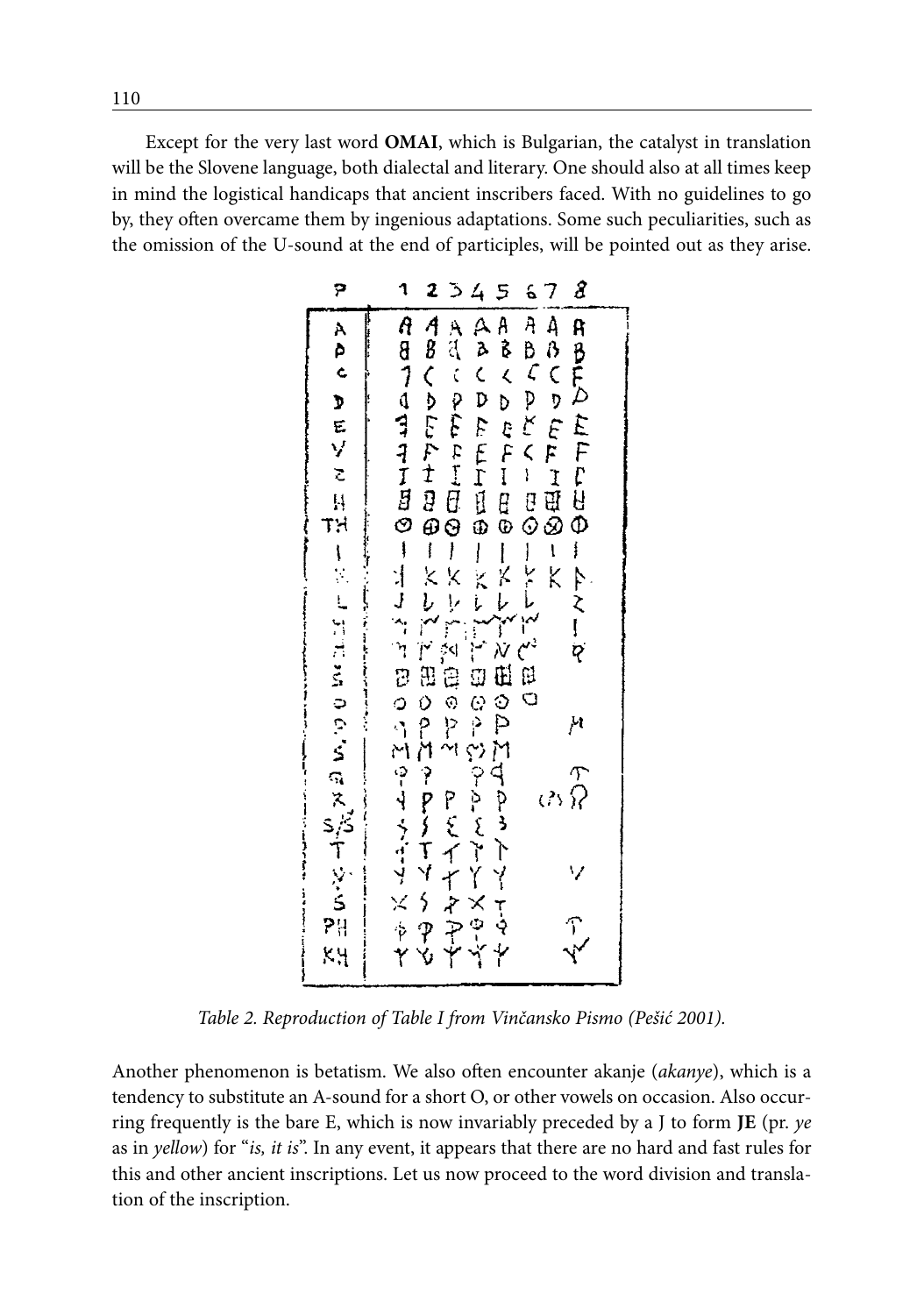#### **Division:**

| $A.$ (front) | HOLAIEŚ NA PHO TH ŚIAŚ I             |
|--------------|--------------------------------------|
|              | MARAŚ MAV                            |
|              | SIAL K H VEIŚ AVIŚ                   |
|              | E VIS THO ŚE RO NAI TH               |
|              | <b>SIVAI</b>                         |
|              | <b>B.</b> (front) AK ER TA VAR I ŚIO |
|              | VAN AL ASIAL ŚE RO NAI MORI NAI L    |
| $C$ (side)   |                                      |

**C.** (side)

HOLAIEŚ I PHO K I ASIAL ŚE RO SAI TH E VIS THO TO VERO NA [...] ROM HARAL IO ŚIVAI E P TE ŚIO A RAI TIŚ PHO K E ŚIVAI A VIŚ SIAL K H VIŚ MARAŚ M A VIŚ A OMAI

#### **Pronounciational Guide and Punctuation:**

| A. (front)  | HOLAJEŠ NA PaHO(U) TaH ŠJAŠ I                                        |
|-------------|----------------------------------------------------------------------|
|             | MARAŠ MAV.                                                           |
|             | SJAL Ka H VEJŠ (U)AVIŠ                                               |
|             | JE VIS TaHO(U) ŠE RO(U) NAJ TaH                                      |
|             | SIVAJ!                                                               |
| B. (front)  | AK JER TA VAR I ŠJO(U)                                               |
|             | VAN AL ASJAL, ŠE RO(U) NAJ MORÍ NAJ La!                              |
| C. (side)   |                                                                      |
|             | HOLAJEŠ I P∂HO(U) K∂ I ASJAL ŠE RO(U) SAJ T∂H JE VIS                 |
|             | T <sub>a</sub> HO TO VERO NA []                                      |
|             | RO(U)OM HARAL JO ŠIVAJ. JE P∂ TE(J) ŠJO(U) (U)A RAJ TI Š             |
|             | PaHO(U) Ka JE                                                        |
|             | ŠIVAJ (U)A VIŠ SJAL, Ka H VIŠ MARAŠ Ma (U)A VIŠ (U)A OMAJ!           |
|             | Sln. Translation (Strained and Dialectal)                            |
| A. (front)  | HLOJAJEŠ NA SOPIHÁV T2 JAS' IN                                       |
|             | MARAŠ MAV.                                                           |
|             | SIJALE K' H VEJAM SO VIŠAVE                                          |
|             | VSE, TOJ ŠE ROV NAJ TI                                               |
|             | OBSEVAJO!                                                            |
| B. (front)  | AK KER TA VAR JE ŠEV AĽ IN                                           |
|             | NEBESA OBSIJAT', ŠE ROV NAJ MORÍ NAJ La!                             |
| $C.$ (side) |                                                                      |
|             | HLOJAJEŠ IN SOPIHÁV K'TUD' OBSIJAL ŠE ROV SAJ TI JE VES              |
|             | TO TOJO VERO NA []                                                   |
|             | ROVOM HARALO JO ŽIVLJENJE. JE PO TEJ ŠEV V RAJ TIH'                  |
|             | SOPIHÁV K' JE                                                        |
|             | ŽIVLJENJE NA VIŠAVAH SIJALO, K' H VIŠKU MARAŠ Mə V VI ŠAVE V ZAČARI! |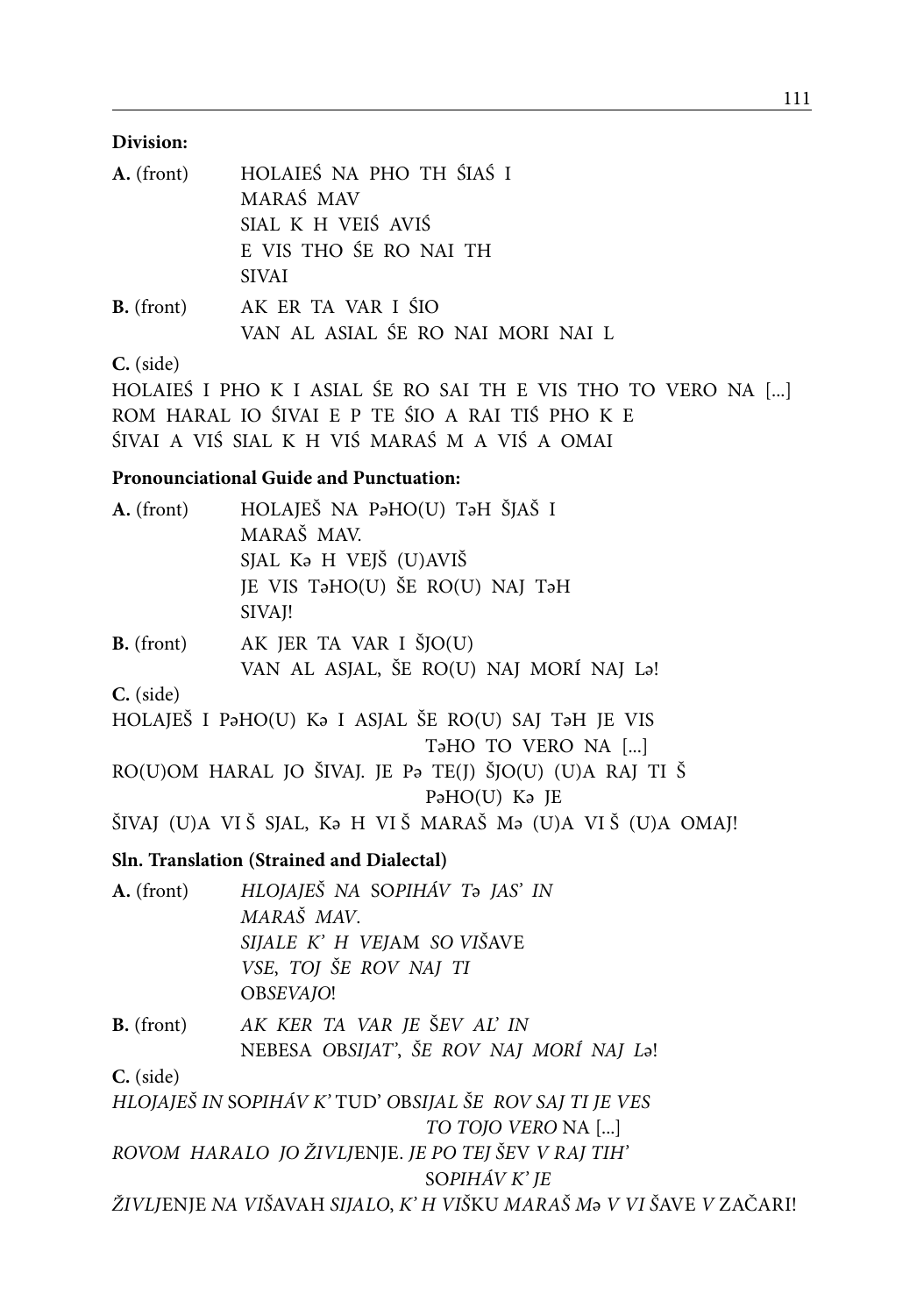Admittedly, this is dialectally colloquial and strained in its word sequence. However, every attempt has been made to adhere to the original, so that it can be shown in the italicized roots how closely the inscription still resembles the spoken Sln. of today. Therefore, no further rendering into the literal Sln. shall be done on account of its being an artificial, often pedantically arbitrary, creation of some 150 years ago. The meaning, in any event, is clear and a translation into the lit. Sln. would detract from the structure of the original.

The only word that appears to lack affinity to the Early Thracian of the text is NEBESA (*heaven*) for VAN. It is more than likely that VAN carried with it a theosophy not quite accordant to the evolving concepts of the hereafter, and, upon the advent of Christianity, was jettisoned to make room for NEBESA.

#### **English Translation**

| A. (front)  | Gasping in anticipation in a glade of a pine forest,                      |  |  |
|-------------|---------------------------------------------------------------------------|--|--|
|             | you like it little.                                                       |  |  |
|             | As the whole sky shines upon the branches,                                |  |  |
|             | may it also light up your grave!                                          |  |  |
| B. (front)  | But if this welding fire also goes                                        |  |  |
|             | to radiate heaven, let it also slay your death!                           |  |  |
| $C.$ (side) | In the pine forest and gasping in anticipation that all of your grave but |  |  |
|             | also light up this your belief [NA ]                                      |  |  |
|             | life with the grave beat it down. Through this belief he went into the    |  |  |
|             | silent paradise, gasping in anticipation that life shines up above, that  |  |  |
|             | upwards to the heavens you <i>do</i> want in enchantment.                 |  |  |

The grammatical incongruity of the third person singular of E ŚIO (*he went*) and the second person singular of MARAŚ M ("you *do* want") in the same (last) sentence grates on our over-phrased pedantic senses. Somewhat akin to an El Greco painting depicting the here below realistically and the hereafter impressionistically, the ancients resorted to the use of two distinct syntactic person forms to reflect the two different existences. Several examples of this can be found in the Slavenetic inscriptions from Gaul. See passages IX and XIII of Appendix C, pp. 13 and 16, and Inscription G-229, p.14 (Ambrozic 2002).

### Part A. (front)

#### Commentary

Although now obsolete, the inf. HOLAJATI (*to be in a pine forest*) still has currency in a metathesized noun of HLOJA, also HLOJEVINA, both meaning "*pine forest*". The 2nd prs. sing. pres. HOLAIEŚ of the inscription identifies the location of the grave.

NA (*on*) is a prep. taking the dat. case. Here, it governs the noun ŚIAŚ. See NA in inscription M-01b, p.32 (Ambrozic 2002).

PHO (pr. PәHO(U)) is a dial. form now best reflected in the prefixed SO-PәHOU (lit. SOPIHÁV) (*painting, gasping, puffing, breathing hard, holding one's breath in anticipa-*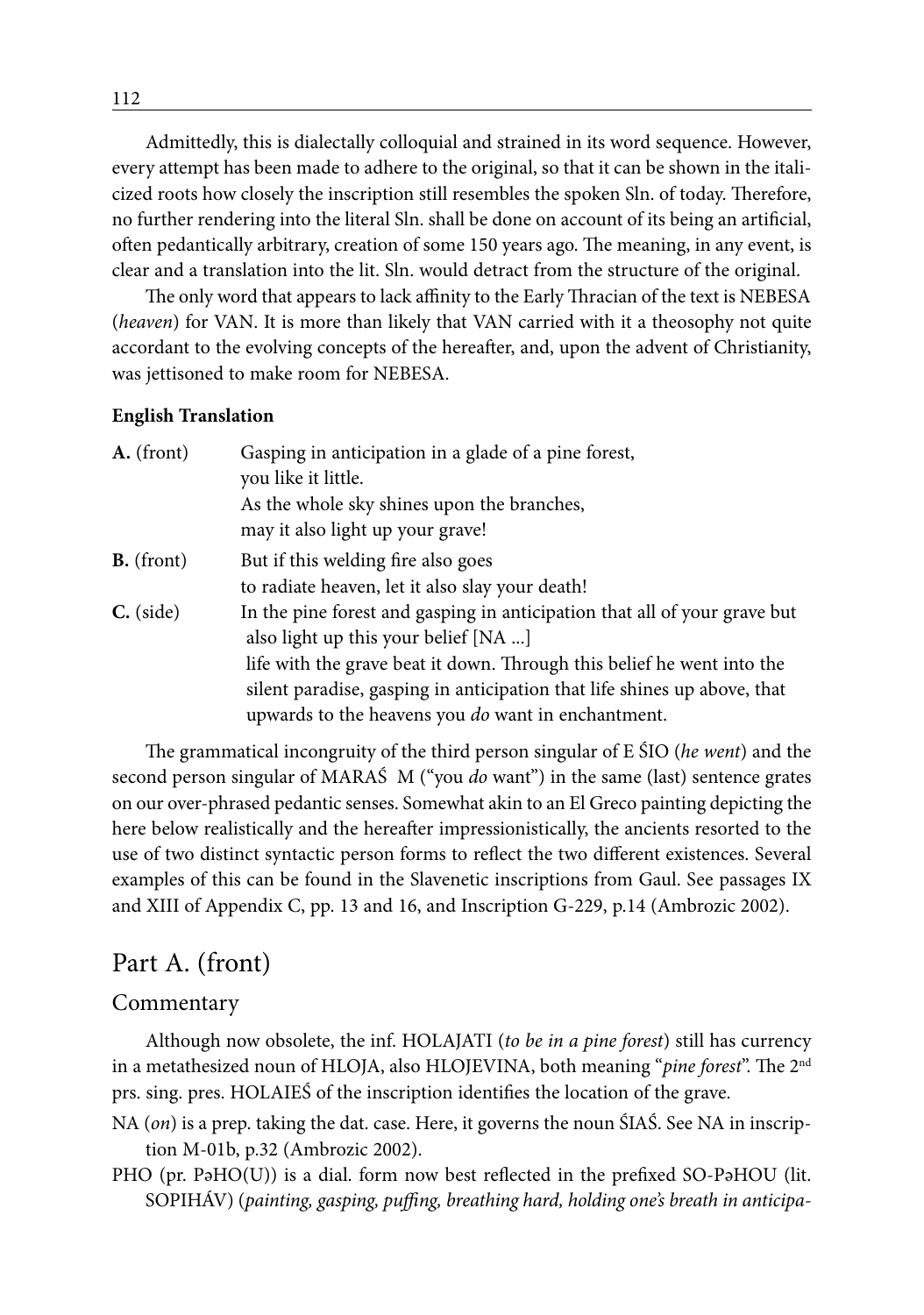*tion*). Its etymology is in both PÍHATI (*to pant, gasp, to puff*) and PÊHATI - (*to drive (oneself), to tire*). Its genesis is in the Protosl. \*PĔŠATI (*to breathe hard*) and the Old-Croatian PIJÉHATI (*to breathe, to breathe with a rattle in one's throat*). The Protosl. \*PÊXә is likely from the IE. base \*(S)PEIS (*to gasp, to breathe*) from which the Latin SPIRARE (*to breathe, to gasp*) also derives.

| Early<br>Thracian | <b>Meaning</b>                                 | Slovenian                              | <b>Meaning</b>                  |
|-------------------|------------------------------------------------|----------------------------------------|---------------------------------|
| <b>HOLAIEŚ</b>    | "you are in pine forest"                       | HLOJAJEŠ (strained)                    | "you are in a a pine<br>forest" |
| NA                | $\alpha$ <sup>"</sup>                          | NA                                     | $\alpha$ <sup>"</sup>           |
| <b>PHO</b>        | "gasping, panting, gasping<br>in anticipation" | SOPIHÁV (lit.)<br>SOPaHOU (dial.)      | "panting,<br>gasping, puffing"  |
| TH                | "to you"                                       | $T\vartheta$ (dial.)<br>$TI$ (lit.)    | "to you"                        |
| ŚIAŚ              | "clearing, glade"                              | JAS (dial.)<br>ASI (lit.)              | "clearing, glade"               |
| I(SC.)            | "and"                                          | IN                                     | "and"                           |
| <b>MARAŚ</b>      | "you like, you want"                           | <b>MARAŠ</b>                           | "you like, you want"            |
| <b>MAV</b>        | "little" (adv.)                                | $MAV$ (dial.)<br>MALO (lit.)           | "little"                        |
| SIAL              | "shone upon, lit up"                           | SJAL (dial.)<br>SIJAL (lit.)           | "shone upon, lit up"            |
| K                 | "when"                                         | $K\mathfrak{g}$ (dial.)<br>$KO$ (lit.) | "when"                          |
| H                 | $\alpha_{\text{to}}$                           | $H_{\rm}$                              | " $to$ "                        |
| <b>VEIŚ</b>       | "branches"                                     | <b>VEJAM</b>                           | "branches"                      |
| <b>AVIŚ</b>       | "the up above, the sky, the<br>heavens"        | <b>VIŚAVE</b>                          | "the heights, the<br>highest"   |
| E                 | $\alpha$ is"                                   | IE                                     | $\alpha$ is"                    |
| <b>VIS</b>        | "all of, whole"                                | VaS (dial.)<br>VES (lit.               | "all of, whole"                 |
| <b>THO</b>        | "your, yours"                                  | TOJ (dial.)                            | "your, yours"                   |
| ŚE                | "also"                                         | ŠE                                     | "also"                          |
| <b>RO</b>         | "grave, death"                                 | ROV (pr. ROU)                          | "pit, adit, ditch"              |
| <b>NAI</b>        | "may it, let it be that"                       | NAJ                                    | "may it, let it be that"        |
| TH                | "to you"                                       | Tə<br>$TI$ (lit.)                      | "to you"                        |
| <b>SIVAI</b>      | "shine upon, radiate"                          | <b>SEVAJ</b>                           | "shine upon, radiate"           |

**Part A: Word and Meaning Comparison**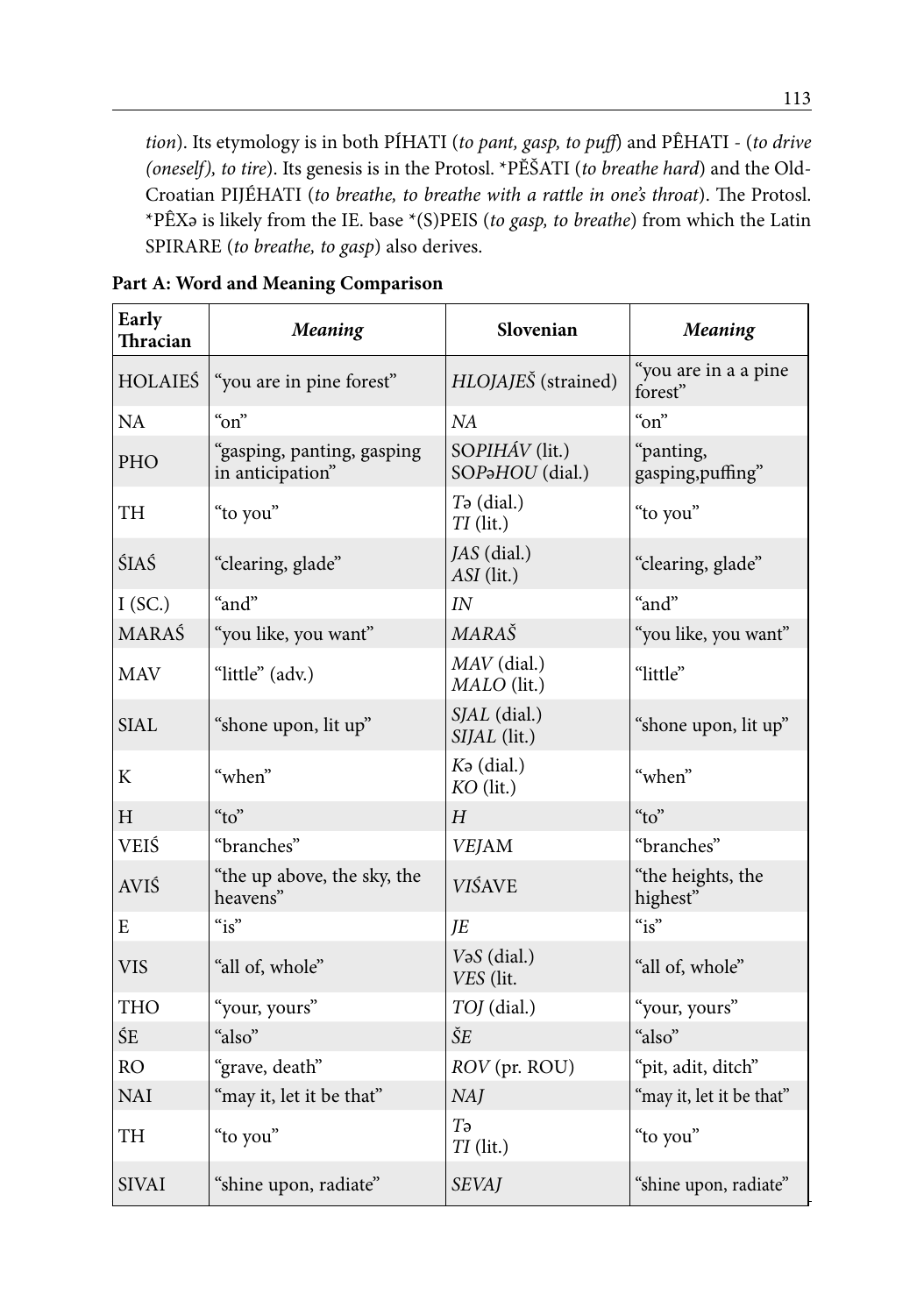- TH (pr. TәH) is an arch., very dial. counterpart of today's colloquial Tә and lit. TI (*to you*). As frequently encountered elsewhere for emphasis, the pers. prn. here stresses the anticipation in the struggle of the hard breathing and holding of one's breath.
- ŚIAŚ (*clearing, glade*) (pr. midway between ŠJAŠ and SJAS) is in the Sln. dial. dat. case, governed by the prep. NA.
- ŚIAŚA, the ancestor of the current JASA, relates to the reflex. inf. SIJATI SE (*to be shining, glittering, gleaming, to be brilliant*). The dial. 3rd pers. sing. pre. is SJA SE (*it shines, glitters, gleams, is bright*). A cleared area, which stood out against the forest darkness was referred to as SJASA (*a shining, bright, open space*). The Eng. "*clearing*" is an evolutional parallel. In the same vein and springing from similar evolving structuring, the word JASEN was at first SJASEN (*the shiny one*) and only over time received the more definitive form of JASEN - (*clear*).

Also springing from JASEN, JASA initially meant "*a clear, bright, open place in the woods*". Its use in the inscription is by premeditated design. It ushers in the motif of light in contrast to the darkness of the surrounding pine forest and the grave (RO), and, by extension, death, which light and the sky are designed by the wording of the inscription to defeat. The recurring theme of light is continued by SIAL (*shone*), ASIAL (*radiated*), AVIŚ (*the heavens, the sky*), VAN (*heaven*) as well as the depiction of a priest holding a burning taper.

An interesting parallel to JASA is the word SVET (*land, earth, real estate holding*), which initially denoted any area that stood apart from the darkness of the primordial forest (wherein lurked beasts, danger, and demons) and was visible and bright as the sky, which *shone* upon it.

The dualism of light versus darkness is also evinced in the etymology of SVEČENIK (*priest*) where SVET (*holy*), SVETNIK (*saint, lit. the shining one*), and SVETEL (*bright*) have the concept of light as a common source. The reed Typha Latifolia is called SVEČNIK (also ROGOZ) in Sln. because it had formerly been used extensively for torches.

Let it also be stated in passing that, contrary to the conventional wisdom of the past 120 years that the figure depicted on the stele is that of a warrior, it is in fact that of a priest holding a burning torch. Not only does the wording of the inscription confirm it, but also does the absence of any military headgear and the fact that the supposed spear / javelin / lance does not extend below his hand. His evident corpulence also precludes him from having been someone accustomed to forced marches or the rigors of camp life. The full tonsure also exhibits a solemn personal dedication to a deity. Similar parallels go back to the priests of Amun and have remained the practice not only of Christians but especially of Buddhists, Jains, and the followers of Hare Krishna into our time.

I is for "*and*"; the Sln. resorts to it in cases of iterative enumeration. The Sln. counterpart is IN.

MARAŚ is the lit. Sln. 2nd pers. sing. pres. of MARATI (*to like, to be fond of*).

MAV is the dial. Sln. adv. counterpart of the lit. MALO (*little, a little*).

SIAL is a colloquial, shortened form of SIJAL, the p.p. of SIJATI (*to shine (upon), to*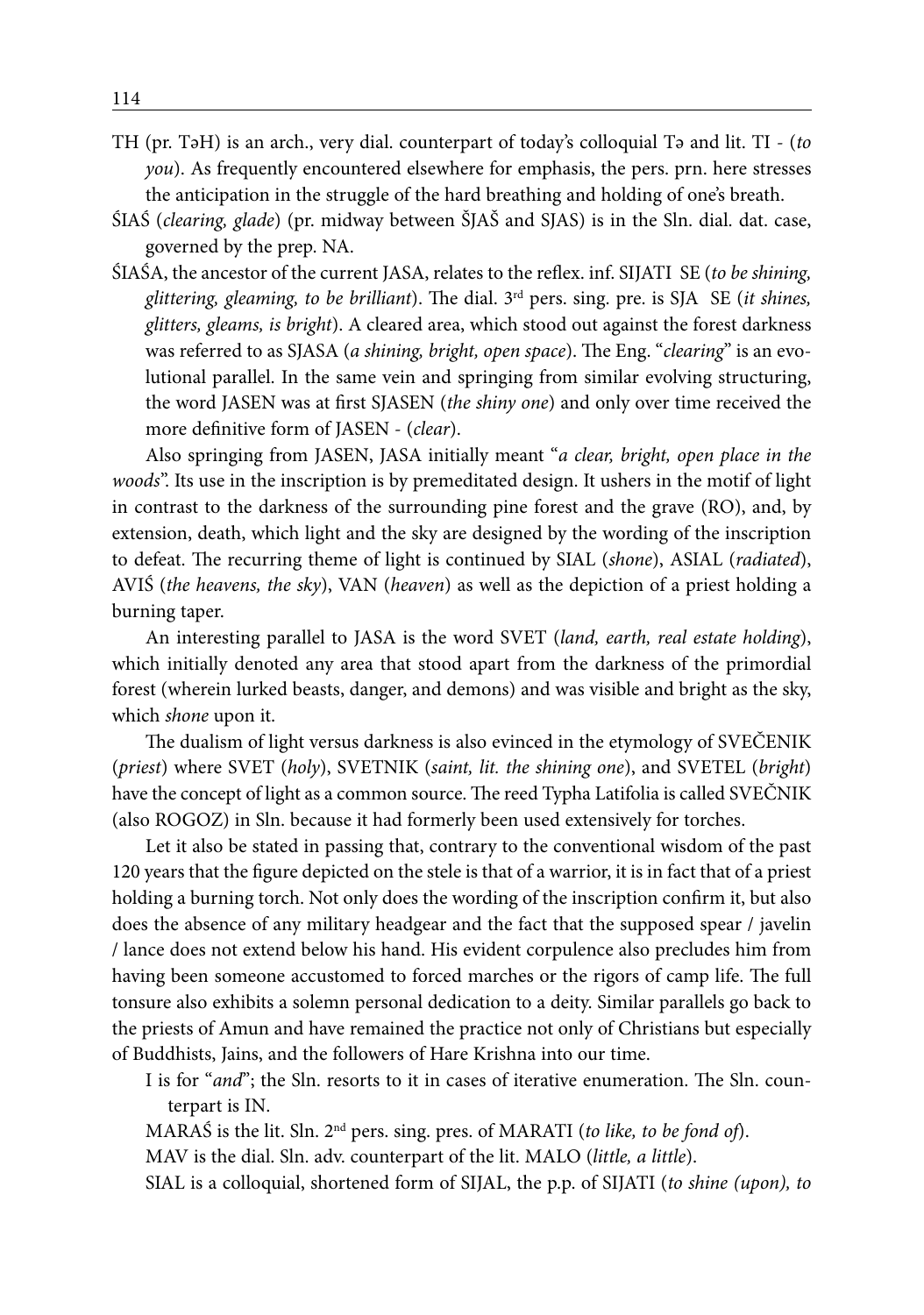*light up*). It also has a counterpart in the SC reflexive SJATI SE (*to glitter, to glisten, to shine*).

- Kә is the Sln. dial. form of the lit. KO (*when, so that*), which has both a temporal and a conditional function, depending on the context.
- H (*to*) is interchangeable with K, depending on the letter with which the ensuing word commences.

Appearing in a shortened dial. dat. fem. sing. form, VEJŚ is governed by the prep. H immediately preceding it. Its root of VEJ is unambiguous, and can only refer to *VEJA* (*branch, tree limb*). The form VEJŚA has current equivalents in *VEJ*EVJE (*branches* generally).

In AVIŚ, we encounter an omitted U (which has a W-sound value). However, not to confuse it with the Germanic W, which has a strong V value, and since the Sln. does not contain a W, one is left with no other choice but to show the sound as U.

The half-sounded U before the vowel A may not have been sounded at all. We find quite a few instances where it is omitted. See (U)ART (*garden*) and (U)AS in inscription VII, p.96 (Ambrozic 2002) and (U)A TREVO, App. E (Ambrozic 2002).

(U)AVIŚ is composed of the prefix (U)A (*in, into, at*) and VIŚ (*higher*), used either as a dial. adv. or a shortened comparative of VISOK (*high*). However, what we have in the inscription is a noun, which echoes such current nouns as *VIŠ*AVA (*height*), *VIŠ*AVJE (*highland*), *VIŠ*EK (*summit, height*), and *VIŠ*INA (*elevation, height*).

The closest equivalent of these is *VIŠ*AVA with the meaning of "*high as the sky*" and by extension "*the firmament*". It is obsolescent except in poetic and religious imagery (as in SLAVA BOGU NA *VIŠ*AVAH ... "*Glory to God in the highest* ..."). And since VIŠ is prefixed by (U)A (*at, in*), one is constrained from rendering (U)AVIŚ as anything other than "*the up above, the sky, the heavens*".

E is the JE (*is*) of today.

- VIS is an *ikanje* counterpart of today's dial. VәS and lit. VES (*all of, whole*). *Ikanje* (pr. *eekanye*) is the propensity of some dialects to favour the I (*ee*) sound over the vowel-E sound. This phenomenon also appears in SIVAI in line 5 of A. (front).
- THO (pr. TәHO) is an arch., very dial. counterpart of today's dial. TOJ (*yours*). It agrees in gender, number, and case with RO.
- ŚE is still the current dial. and lit. usage in *ŠE* (*also*).
- RO (pr. RO(U)) is the dial. and lit. *ROV* (*pit, ditch, adit*) of today. In the inscriptions it often serves as a metaphor for "*death*" or "*grave*", depending on the context. See Inscription I, p. 59, App. C (Ambrozic 2002).
- NAI is still the lit. Sln. *NAJ* (*let it, let it be that*). See Inscription III, p.72 (Ambrozic 2002).

Already encountered in Line One above, TH (pr. TәH) would appear to be redundant, in view of THO already having identified the possessor of the grave as "*you*." However, as in Line One, it is used as an idiom of volitional emphasis.

As indicated above under VIS, SIVAI is another example of ikanje. Here, we have it in the optative-mood form for the current lit. SEVAJ from SEVATI (*to emit rays from a central focus, to radiate*).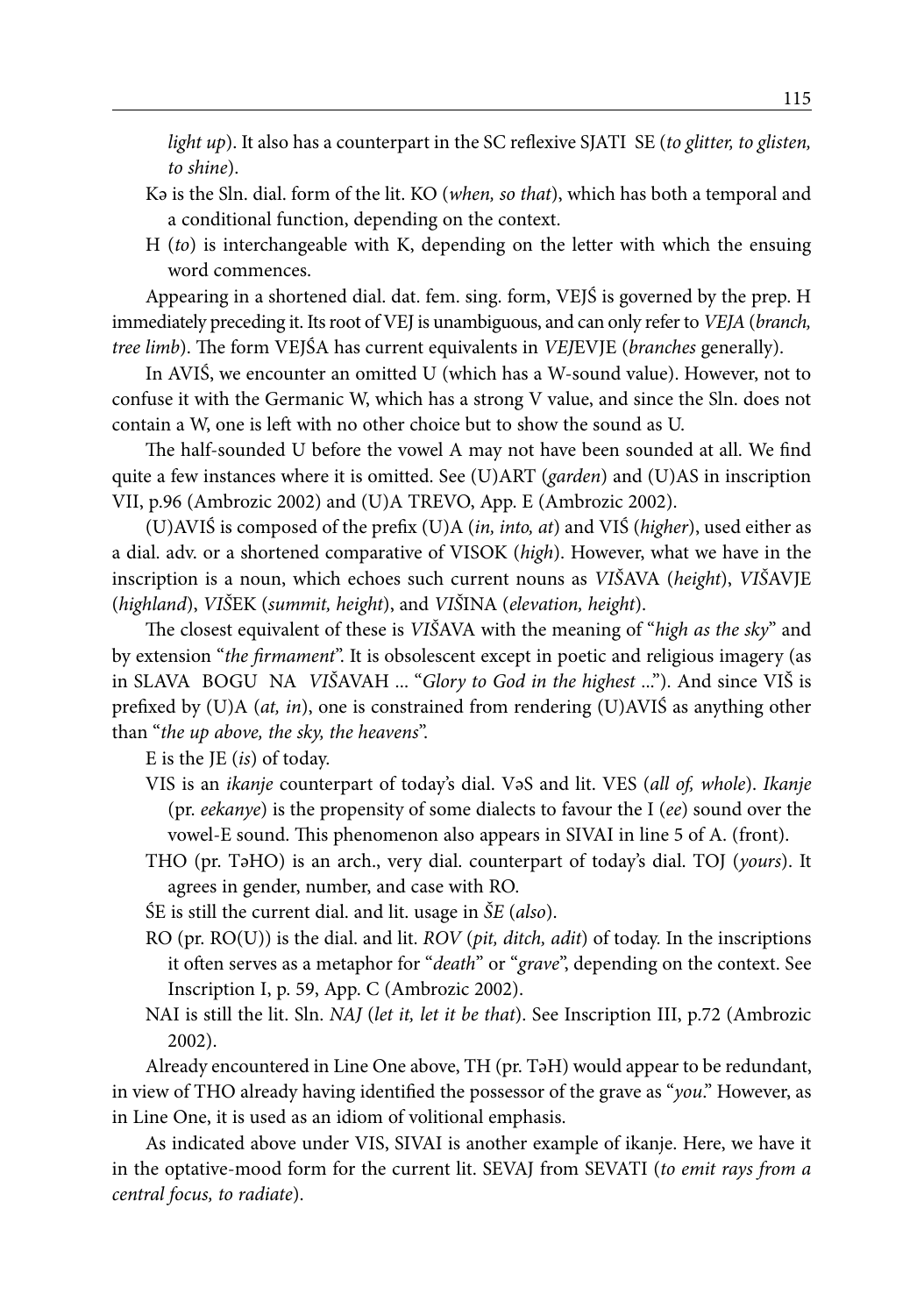# Part B (front)

#### Commentary

AK is the dial. Sln. counterpart of the lit. *AKO* (*if*). Pedantic Sln. grammarians regard AKO as SC. and insist that the Sln. ČE (*if*) is the proper usage. Yet, we find *AKO* in combinational formats, such as in *AKO*PRAV, *AKO*RAVNO, as well as in the shortened form KO (*if, when*) serving both a conditional and a temporal function, depending on the context. For AK, see inscriptions M-04 (p. 27), M-01a (p. 29), and W-01a (p.42) (Ambrozic 2002).

ER (pr. JER) is an arch. form of the current lit. KER (*because*). See ER in Inscription I, p. 59, in Inscription XXII, p. 33 (Ambrozic 2002) and Line 4 of the Tavola da Este (Ambrozic and Tomezzoli 2004) translation.

| <b>Early Thracian</b> | <b>Meaning</b>           | Slovenian                  | <b>Meaning</b>                        |
|-----------------------|--------------------------|----------------------------|---------------------------------------|
| AK                    | " $if"$                  | $AK$ (dial.)               | "if" AKO (lit.)                       |
| ER                    | "because"                | JER (arch.)                | "because" KER (dial.)                 |
| <b>TA</b>             | "this"                   | TA                         | "this"                                |
| <b>VAR</b>            | "welding fire"           | VAR (arch.)                | "welding sparks"                      |
| $\mathbf{I}$          | "also"                   | IN                         | "and"                                 |
| ŚIO (pr. ŠJOU)        | "went"                   | $\text{SOU}$ (dial.)       | "went" <i>ŠEL</i> (pr. ŠEU)           |
| <b>VAN</b>            | "heaven"                 |                            | Obsolete in current Sln., now NEBESA. |
| AL                    | "but"                    | $AL$ (dial.)<br>ALI (lit.) | "but, however or, only"               |
| <b>ASIAL</b>          | "shone upon,<br>lit up"  | <b>OBSIJAL</b>             | "shone upon, radiated"                |
| ŚE                    | "also"                   | ŠE                         | "also"                                |
| <b>NAI</b>            | "may it, let it be that" | NAJ                        | "may it, let it be that"              |
| RO <sub>1</sub>       | "grave, death"           | ROV (pr. ROU)              | "pit, ditch, adit"                    |
| <b>MORI</b>           | "slay, kill"             | MORÍ                       | "slay, kill"                          |
| L                     | "may it, let it          | $L\mathfrak{g}$ (dial.)    | "may it, let it                       |

#### **Part B: Word and Meaning Comparison**

TA (*this*) is still the current usage.

VAR is a noun form of the lit. inf. *VAR*ÍTI (*to weld*). Its Protosl. prototype is \*VARә (*heat, warmth*). Its Protosl. counterpart \*ŽAR (*heat, warmth*) is still extant in Sln., SC., Cz., and Rus.

I here has the meaning of "*also*".

ŚIO is a variant of a very dial. *ŠOU* (*went, gone*), its current lit. counterpart being *ŠEL*  (pr. *ŠEU*).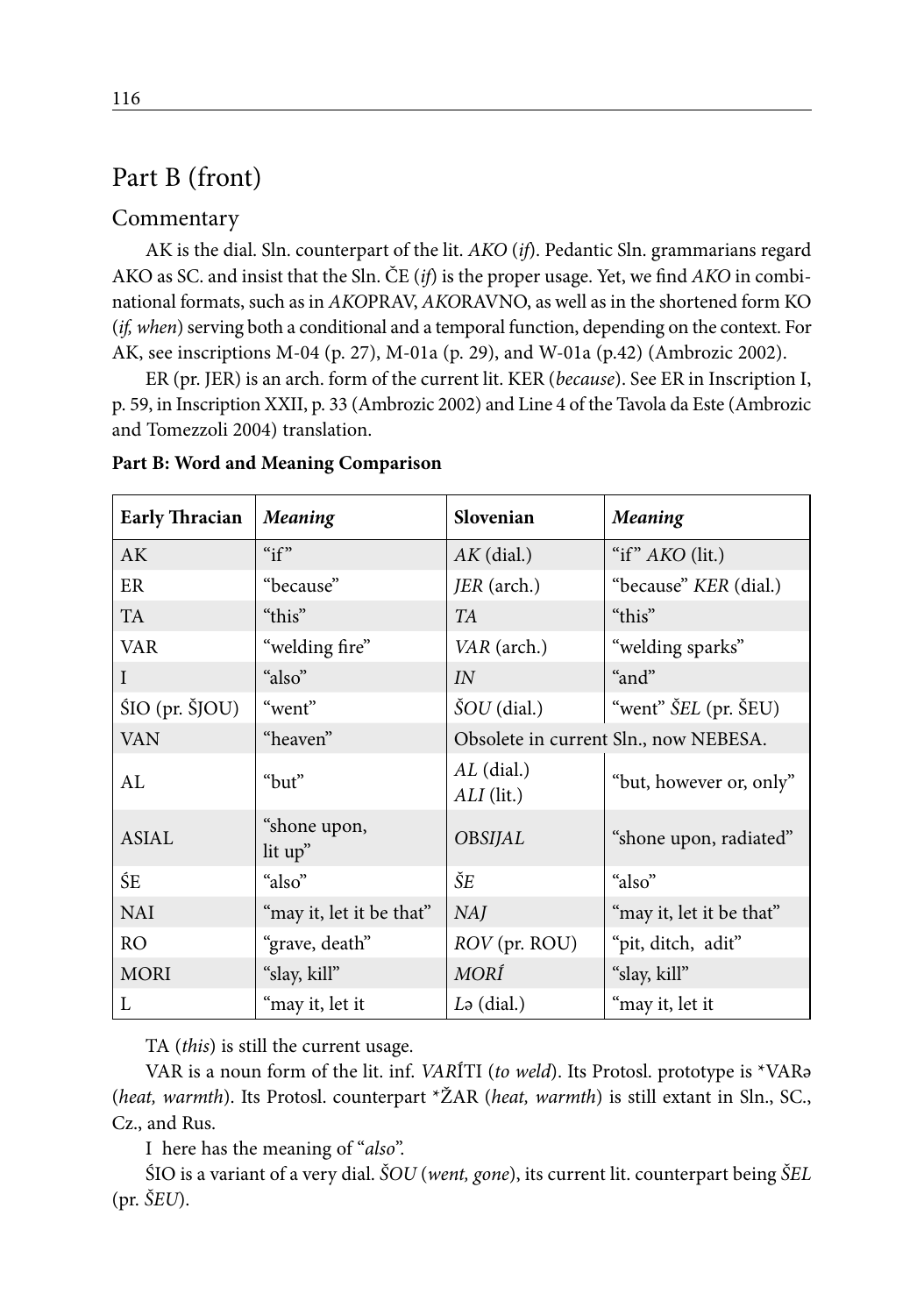VAN (*heaven*) became obsolete with the advent of Christianity. For VAN, see inscriptions P-02 (p.21), M-05 (p.25), M-01a (p.29), V (p.93), and VII (p.96) (Ambrozic 2002).

AL is still the current dial. usage for the lit. *ALI* (*but, however, or*). For AL, see inscriptions W-09 (p.37) and W-08 (p.38) (Ambrozic 2002).

ASIAL is an akanje dial. shortened p.p. of the current inf. *O*B*SIJATI* (*to shine upon*). Even today, in rapid colloquial speech, the strong sibilant following the B drowns it out.

For ŚE RO NAI, vide supra.

L is reflected in the current dial. *L*ә and lit. *LE* (*may it, let it be that*). Another variant LA can be seen in inscriptions VII (p.96), VIII (p.100), IV (p.92), W-01b (p.17), M-01a (p.29), and LE in III (p.91) (Ambrozic 2002).

The two NAIs accentuate the plea.

Governed by NAI, *MORI* is in the optative mood of *MORÍTI* (*to slay, to kill*), the two together to mean "*may it slay*!"

*NAJ* ... *NAJ LE* would best be rendered as "*only that it really would*". For equivalent phrasing, see DA NAJ LE (dial. DE LE NAJ) in Inscription III, p.72 (Ambrozic 2002).

### Part C. (side)

#### Commentary

For HOLAIEŚ, I, PHO, I, ASIAL, ŚE, RO, TH, VIS vide supra.

- It should be noted that I (*and*) also has the meaning of "*also*," depending on the context. Accordingly, the first "I" means "*and*" and the second "I" before ASIAL means "*also*".
- E (*JE*) serves as aux. to ASIAL. It is repeated before VIS. The two Es are both aux. to ASIAL. Even in today's colloquial speech this would not be deemed as overly awkward.
- SAI is still the current *SAJ*, used in idiomatic expressions of affirmative volition of inclusion or as a mild reproach. Here, it has the meaning of "*but also, but only, at least*".
- THO (pr. TәHÓ) is the possessive of TH and agrees in gender, case, and number with both *TO* and *VERO*.

TO is fem., sing., acc. of *TA* (*this*).

- VERO is fem., sing., acc. of *VERA* (*belief, faith*).
- NA unfortunately is followed by three badly eroded symbols, which can only speculatively be restructured by means of the context. It is likely that NA is the first two letters of NAI (*let it, may it be that*) followed by a negative of two letters, possibly something like NE (*not*) or NI (*is not*). The thrust of such reasoning springs from the fact that IO (pers. prn., fem., sing., acc.) in the next line is the obj. of *HARAL* and can only grammatically refer to THO TO VERO. IO cannot refer to RO or ROM because RO is masc. and ROM is in the instrumental case. If the three missing symbols are I NE (or NI), the reconstituted clause would read: THO TO VERO NAI NE ROM HARAL IO ŚIVAI (*may life with the grave not beat down this your belief*).

*HARAL* is the p.p. of the current *HARATI* (*to beat down, to break, to flog*).

In respect to ŚIVAI it is significant that Foscarini (1998), reads it as *ZIVAI*. Whether we accept his *ZIVAI* or the Bonfantes' (1983, 1990) *ŚIVAI*, we are unquestionably look-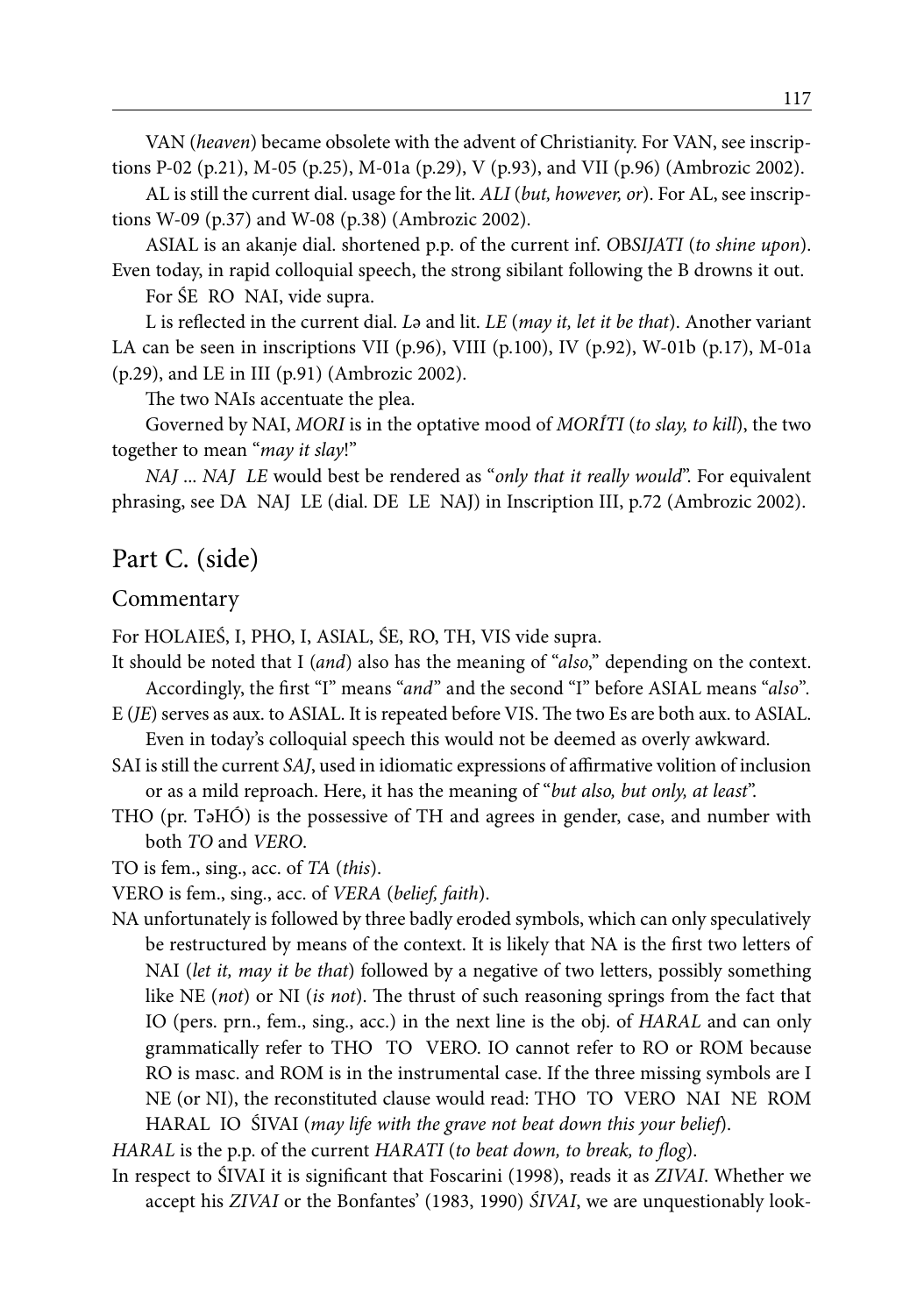ing at a form of Ž*IV* (*alive, living*) or *ŠIV* of rapid speech. The Protosl. \*ŽIVә initially meant "*whatever is alive*". The current close comparisons are *ŽIVELJ* (*human life of a locality*), *ŽIVEC* (*anything that beats, as nerves*) or *ŽIVLJ*ENJE (*life*).

E is aux. to ŚIO, the two together meaning "*he went*".

| Early<br>Thracian | <b>Meaning</b>                | Slovenian                              | <b>Meaning</b>                                            |
|-------------------|-------------------------------|----------------------------------------|-----------------------------------------------------------|
| <b>SAI</b>        | "but also, at least"          | <i>SAJ</i>                             | "but also, at least"                                      |
| <b>THO</b>        | "your, yours"                 | TOJO (dial.)<br>TVOJO (lit.)           | "your, yours"                                             |
| <b>TO</b>         | "this"                        | TO <sub>1</sub>                        | "this"                                                    |
| <b>VERO</b>       | "belief, faith"               | <b>VERO</b>                            | "belief, faith"                                           |
| <b>ROM</b>        | "by death, by having<br>died" | ROUOM (dial.)<br>ROVOM (lit.)          | "with the pit, with the adit<br>with the ditch"           |
| HARAL             | "beaten, broken"              | HARAI.                                 | "beaten, broken"                                          |
| IO                | "it" $($ fem. $)$             | JO (fem., sing., acc.)                 | "it" $($ fem. $)$                                         |
| ŚIVAI             | "life"                        | ŽIVLJENJE                              | "life"                                                    |
| P                 | "through, by"                 | $P\vartheta$ (dial.)<br>$PO$ (lit.)    | "after, on, upon, at, by, over,<br>through, according to" |
| <b>TE</b>         | "this"                        | <b>TEJ</b>                             | "this"                                                    |
| <b>RAI</b>        | "paradise"                    | RAJ                                    | "paradise"                                                |
| TIŚ               | "silent, still"               | <b>TIH</b>                             | "silent, still"                                           |
| VIŚ               | "upward, up above"            | KVIŠKU                                 | "upwardly"                                                |
| <b>HVIŚ</b>       | "upwardly"                    | KVIŚKU                                 | "upwardly"                                                |
| M                 | "to me"                       | $M\mathfrak{g}$ (dial.)<br>$MI$ (lit.) | "to me"                                                   |
| <b>OMAI</b>       | "enchantment,<br>bewitchment" | $OMAJ$ (Blg.)                          | "enchantment,<br>bewitchment"                             |

**Part C: Word and Meaning Compariso***n*

P (Pә in some dialects) is the contemporary lit. Sln. prep. *PO*, which has meanings ranging from "*after, on, upon, at, by, over, through*" to "*according to*", depending on the context. Here, it governs *TE* (*this*) which follows it. Since TE is fem., sing., gen. and since the only feminine noun in Part C. (side) is VERO, we are compelled to conclude that it refers to it. The only snag is that TE is in the gen. case and PO takes either the dat. or the loc. (as well as acc.) case, which in current lit. usage both have the form *TEJ*. The resolution lies in the phenomenon already encountered in respect to the omitted U, i.e. a half-sound that the sculptor felt was already incorporated in the long E of TE.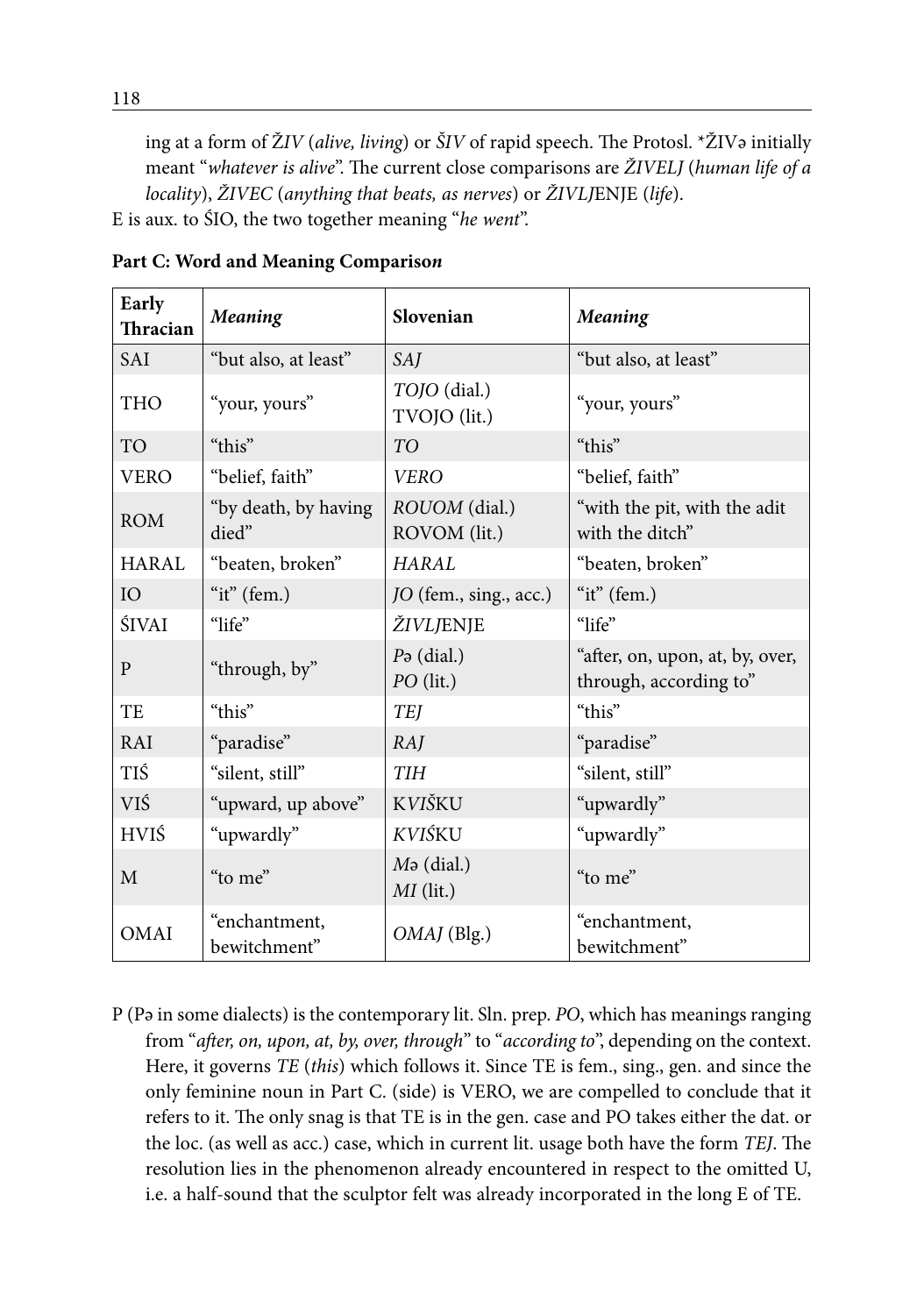- Of the definitions for *PO* set out above, the only one that fits the above construction is "*through*". Perhaps, "*by*" might also do. Therefore, the intended meaning is "*through*  (or *by*) *this belief he went* ..."
- A (pr. UA) (*to, into*) is an example of the omitted half-sound U referred to above. Another example is the A (pr. UA) before OMAI. See the commentary under AVIŚ in Part A. (front) above.
- RAI is the *RAJ* (*paradise*) of today. Vide ROY in inscriptions XLIV, p.74, and IV, p.7 (Ambrozic 1999).
- TIŚ (*silent, still*) clearly reverberates from *TIŠ*INA (*silence, stillness*). The adj. is *TIH* (*silent, still*).

For PHO, K, ŚIVAI, AVIŚ, SIAL, K, H, MARAŚ, and ŚIO vide supra.

E is aux. to the SIAL which follows it.

- VIŚ resonates in the lit. Sln. *VIŠ*EK (noun, masc.) (*the summit, the highest point*). Even more so, it can be seen in the primarily poetic and religious K*VIŠ*KU (adv.) (*upward*). It is likely that HVIŚ in the inscription was meant adverbially as one word. In either case, the meaning of "*upward*" is unambiguous.
- M is the dial. Mә (*to me*). As TH in lines 2 and 4 of Part A. (front), it is here employed as an idiom of volitional, optative emphasis. Here, it augments MARAŚ to render the two as "*do* want."
- It is only fitting that the inscription end with a word still extant only in Bulgarian, to wit, OMAI for the current Blg. OMAJ (*enchantment, bewitchment*).

### Reflection

Ever since it was found at Kaminia in 1885, the "Warrior" Stele of Lemnos has baffled archaeologists and linguists. Since the only feature which stood out clearly from the inscrutability of the inscription was the depiction of a male figure holding what appeared to be a spear / javelin / lance-type of armament, it has been conventionally accepted that it represented a warrior. There has been less unanimity as to the intriguing inscription. The antecedents of its language, as already stated, have been postulated in varying degrees of caution and vagueness, gradating from as possibly Etruscoid (whatever that means) to as not truly Etruscan and its alphabet as derived from the Chalcidian (actually Euboean?).

### Conclusion

The above translation demystifies both the linguistic as well as the pictorial conundrums. The figure is not that of a warrior but rather that of a priest holding a lighted torch, taper, or candle. The inscription is Early Thracian (mostly still extant especially in the dialectal Slovene). The inscription's votive plea is for light to dispel darkness from the decedent's grave and reward his believing anticipation with passage to paradise.